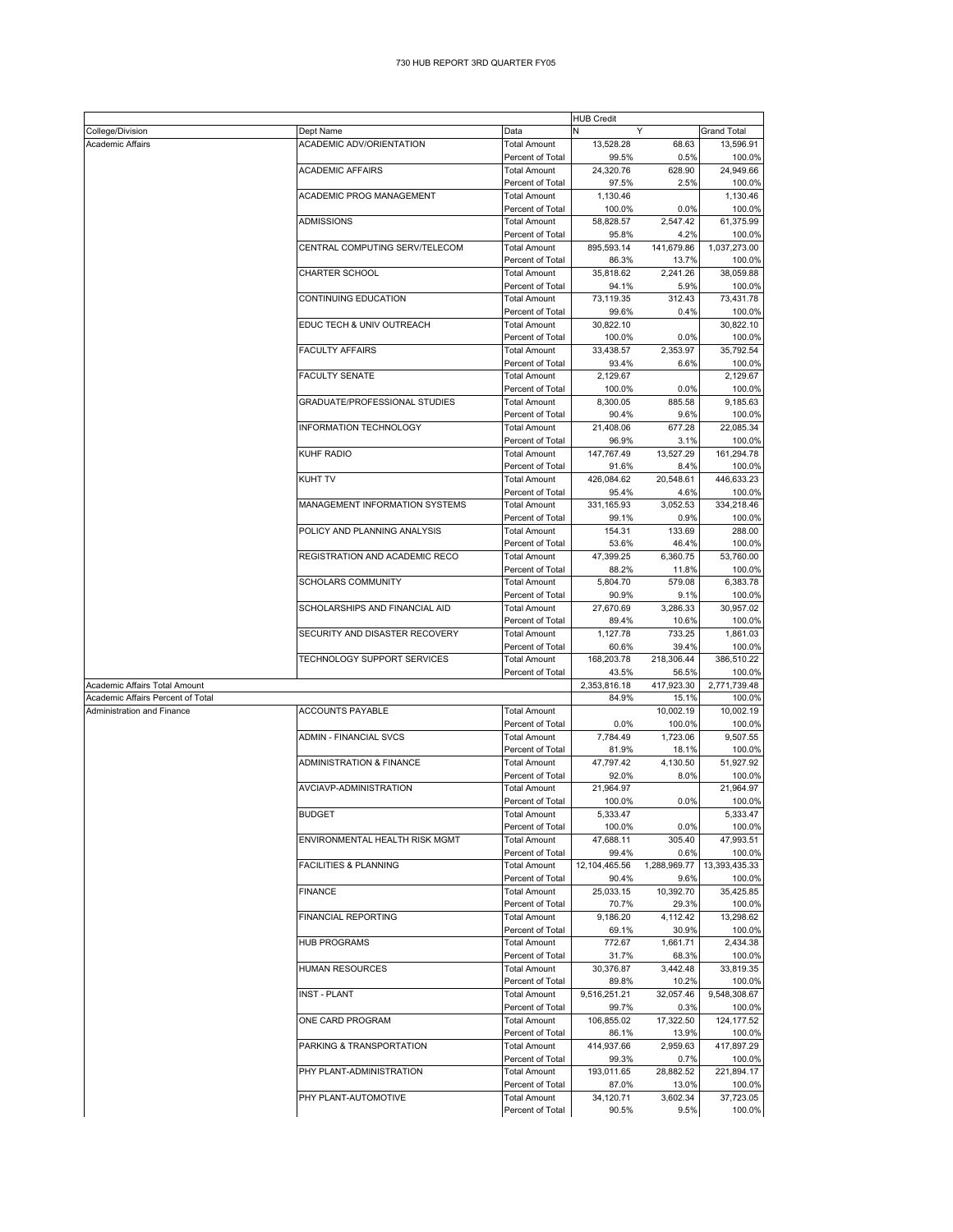|                                             |                                   |                                         | <b>HUB Credit</b>    |                   |                      |
|---------------------------------------------|-----------------------------------|-----------------------------------------|----------------------|-------------------|----------------------|
| College/Division                            | Dept Name                         | Data                                    |                      | Y                 | <b>Grand Total</b>   |
| Administration and Finance                  | PHY PLANT-BLDG MAINT              | <b>Total Amount</b>                     | 66,497.38            | 18,976.02         | 85,473.40            |
|                                             |                                   | Percent of Total                        | 77.8%                | 22.2%             | 100.0%               |
|                                             | PHY PLANT-CUSTODIAL SVCS          | <b>Total Amount</b>                     | 12,462.37            | 1,768.95          | 14,231.32            |
|                                             |                                   | Percent of Total                        | 87.6%                | 12.4%             | 100.0%               |
|                                             | PHY PLANT-GROUNDS MAINT           | <b>Total Amount</b>                     | 20,242.15            | 3,957.22          | 24,199.37            |
|                                             | PHY PLANT-SOLID WASTE             | Percent of Total                        | 83.6%                | 16.4%             | 100.0%               |
|                                             |                                   | <b>Total Amount</b>                     | 15,371.68            |                   | 15,371.68            |
|                                             | PHY PLANT-UTILITIES               | Percent of Total                        | 100.0%<br>795,527.22 | 0.0%<br>82,496.20 | 100.0%               |
|                                             |                                   | <b>Total Amount</b><br>Percent of Total | 90.6%                | 9.4%              | 878,023.42<br>100.0% |
|                                             | POLICE                            | <b>Total Amount</b>                     | 107,541.87           | 4,940.31          | 112,482.18           |
|                                             |                                   | Percent of Total                        | 95.6%                | 4.4%              | 100.0%               |
|                                             | POSTAL SERVICES                   | <b>Total Amount</b>                     | 77,855.26            | 299.36            | 78,154.62            |
|                                             |                                   | Percent of Total                        | 99.6%                | 0.4%              | 100.0%               |
|                                             | <b>PRINTING</b>                   | <b>Total Amount</b>                     | 60,021.14            | 634.59            | 60.655.73            |
|                                             |                                   | Percent of Total                        | 99.0%                | 1.0%              | 100.0%               |
|                                             | STUDENT FINANCIAL SERVICES        | <b>Total Amount</b>                     | 52,322.46            | 1,550.13          | 53,872.59            |
|                                             |                                   | Percent of Total                        | 97.1%                | 2.9%              | 100.0%               |
| Administration and Finance Total Amount     |                                   |                                         | 23,773,420.69        | 1,524,187.46      | 25,297,608.15        |
| Administration and Finance Percent of Total |                                   |                                         | 94.0%                | 6.0%              | 100.0%               |
| Architecture                                | DEAN, ARCHITECTURE                | <b>Total Amount</b>                     | 55,481.91            | 4,304.55          | 59,786.46            |
|                                             |                                   | Percent of Total                        | 92.8%                | 7.2%              | 100.0%               |
| Architecture Total Amount                   |                                   |                                         | 55,481.91            | 4.304.55          | 59.786.46            |
| Architecture Percent of Total               |                                   |                                         | 92.8%                | 7.2%              | 100.0%               |
| <b>Business Administration</b>              | ACCOUNTANCY AND TAXATION          | <b>Total Amount</b>                     | 12,285.22            | 2,248.73          | 14,533.95            |
|                                             |                                   | Percent of Total                        | 84.5%                | 15.5%             | 100.0%               |
|                                             | CBA CAREER SERVICES CTR           | <b>Total Amount</b>                     | 31,189.25            | 2,168.64          | 33,357.89            |
|                                             |                                   | Percent of Total                        | 93.5%                | 6.5%              | 100.0%               |
|                                             | CTR FOR ENTREPRENEURSHIP & INN    | <b>Total Amount</b>                     | 6.919.40             | 3,034.95          | 9,954.35             |
|                                             | CTR FOR EXECUTIVE DEVELOPMENT     | Percent of Total<br><b>Total Amount</b> | 69.5%<br>4,419.09    | 30.5%<br>2,366.80 | 100.0%<br>6.785.89   |
|                                             |                                   | Percent of Total                        | 65.1%                | 34.9%             | 100.0%               |
|                                             | DEAN, BUSINESS ADMINISTRATION     | <b>Total Amount</b>                     | 331,600.21           | 6.055.01          | 337,655.22           |
|                                             |                                   | Percent of Total                        | 98.2%                | 1.8%              | 100.0%               |
|                                             | DECISION AND INFORMATION SCIEN    | <b>Total Amount</b>                     | 35,197.73            | 315.53            | 35,513.26            |
|                                             |                                   | Percent of Total                        | 99.1%                | 0.9%              | 100.0%               |
|                                             | EXECUTIVE DEGREE PROGRAMS         | <b>Total Amount</b>                     | 111,145.80           | 2,519.80          | 113,665.60           |
|                                             |                                   | Percent of Total                        | 97.8%                | 2.2%              | 100.0%               |
|                                             | <b>FINANCE</b>                    | <b>Total Amount</b>                     | 13,960.75            | 975.94            | 14,936.69            |
|                                             |                                   | Percent of Total                        | 93.5%                | 6.5%              | 100.0%               |
|                                             | GULF COAST SMALL BUS. DEVEL CE    | <b>Total Amount</b>                     | 38,492.23            | 9,277.04          | 47,769.27            |
|                                             |                                   | Percent of Total                        | 80.6%                | 19.4%             | 100.0%               |
|                                             | INFORMATION SYSTEMS RESEARCH C    | <b>Total Amount</b>                     | 1,578.92             |                   | 1,578.92             |
|                                             |                                   | Percent of Total                        | 100.0%               | 0.0%              | 100.0%               |
|                                             | MANAGEMENT                        | <b>Total Amount</b>                     | 5,113.49             |                   | 5,113.49             |
|                                             |                                   | Percent of Total                        | 100.0%               | 0.0%              | 100.0%               |
|                                             | <b>MARKETING</b>                  | <b>Total Amount</b>                     | 17,659.26            | 7,325.84          | 24,985.10            |
|                                             |                                   | Percent of Total                        | 70.7%                | 29.3%             | 100.0%               |
|                                             | MBA STUDENT SERVICES CENTER       | <b>Total Amount</b>                     | 1,668.00             |                   | 1,668.00             |
|                                             |                                   | Percent of Total                        | 100.0%               | 0.0%              | 100.0%               |
|                                             | OFFICE OF STUDENT SERVICES        | <b>Total Amount</b>                     | 11,131.68            | 594.83            | 11,726.51            |
|                                             |                                   | Percent of Total                        | 94.9%                | 5.1%              | 100.0%               |
|                                             | RESEARCH AND INSTR COMPUTING S    | <b>Total Amount</b><br>Percent of Total | 40,084.78            | 52.00             | 40,136.78<br>100.0%  |
| <b>Business Administration Total Amount</b> |                                   |                                         | 99.9%<br>662,445.81  | 0.1%<br>36,935.11 | 699,380.92           |
| Business Administration Percent of Total    |                                   |                                         | 94.7%                | 5.3%              | 100.0%               |
| Education                                   | CENTER FOR INFO TECH IN EDUCATION | <b>Total Amount</b>                     | 51,496.44            | 11,536.25         | 63,032.69            |
|                                             |                                   | Percent of Total                        | 81.7%                | 18.3%             | 100.0%               |
|                                             | CONSISTENCY MGMT & COOP DISCIP    | <b>Total Amount</b>                     | 218,193.47           | 3,205.28          | 221,398.75           |
|                                             |                                   | Percent of Total                        | 98.6%                | 1.4%              | 100.0%               |
|                                             | CURRICULUM AND INSTRUCTION        | <b>Total Amount</b>                     | 100,340.82           |                   | 100,340.82           |
|                                             |                                   | Percent of Total                        | 100.0%               | 0.0%              | 100.0%               |
|                                             | DEAN, EDUCATION                   | <b>Total Amount</b>                     | 69,520.91            | 3,610.87          | 73,131.78            |
|                                             |                                   | Percent of Total                        | 95.1%                | 4.9%              | 100.0%               |
|                                             | EDU. LEADERSHIP & CULTURAL STU    | <b>Total Amount</b>                     | 12,983.45            | 212.00            | 13,195.45            |
|                                             |                                   | Percent of Total                        | 98.4%                | 1.6%              | 100.0%               |
|                                             | EDUCATIONAL PSYCHOLOGY            | <b>Total Amount</b>                     | 5,644.96             |                   | 5,644.96             |
|                                             |                                   | Percent of Total                        | 100.0%               | 0.0%              | 100.0%               |
|                                             | HEALTH AND HUMAN PERFORMANCE      | <b>Total Amount</b>                     | 59,400.40            | 11,778.47         | 71,178.87            |
|                                             |                                   | Percent of Total                        | 83.5%                | 16.5%             | 100.0%               |
|                                             | HUMAN DEVELOPMENT LAB             | <b>Total Amount</b>                     | 13,296.85            |                   | 13,296.85            |
|                                             |                                   | Percent of Total                        | 100.0%               | 0.0%              | 100.0%               |
|                                             | TEACHER EDUCATION AND CERTIFIC    | <b>Total Amount</b>                     | 14,088.52            | 4,675.76          | 18,764.28            |
|                                             | TEX CTR FOR UNIV/SCHOOL PRTSHP    | Percent of Total                        | 75.1%                | 24.9%<br>396.00   | 100.0%<br>14,207.87  |
|                                             |                                   | <b>Total Amount</b><br>Percent of Total | 13,811.87<br>97.2%   | 2.8%              | 100.0%               |
|                                             |                                   |                                         |                      |                   |                      |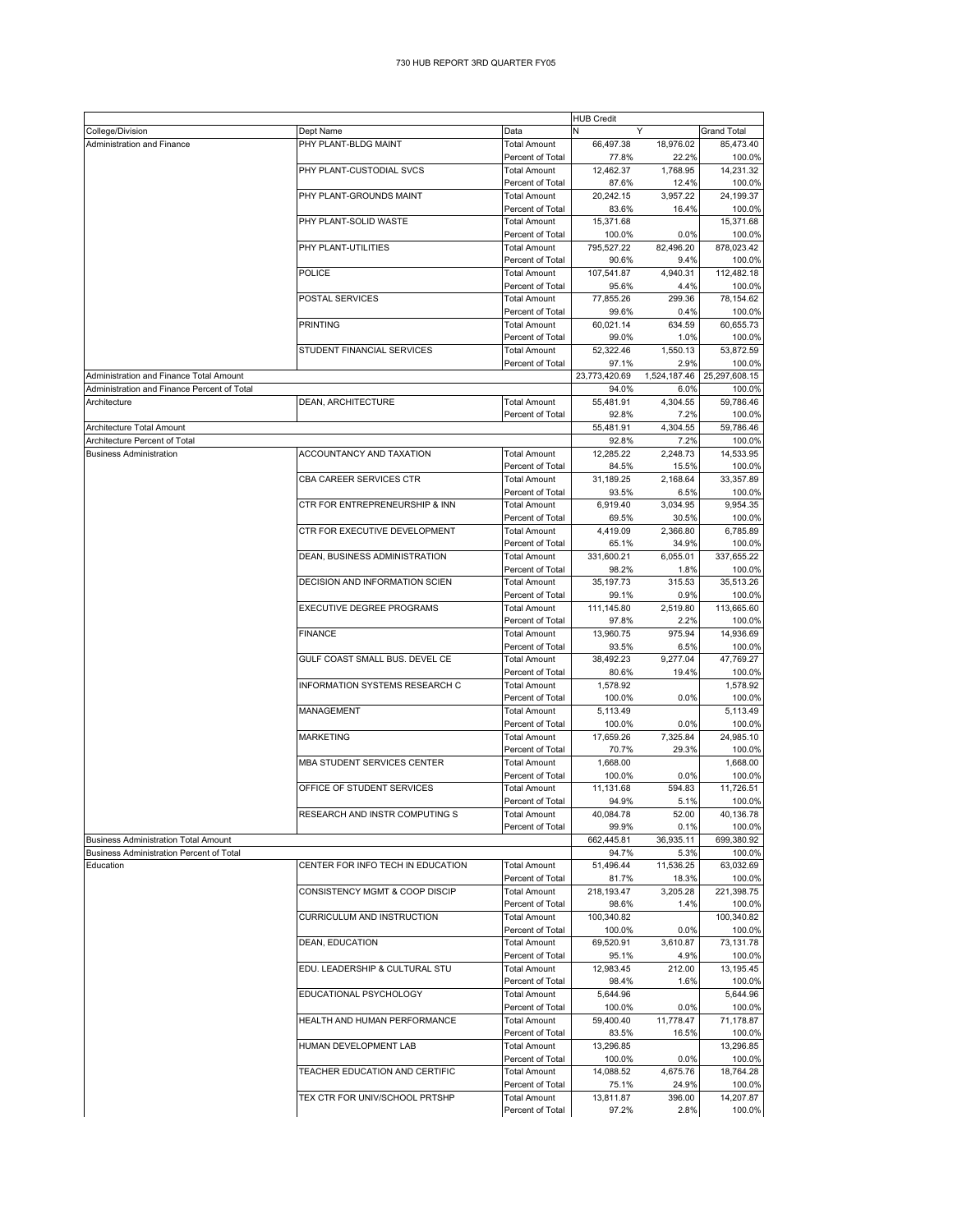## 730 HUB REPORT 3RD QUARTER FY05

|                                                  |                                       |                                         | <b>HUB Credit</b>     |                   |                        |
|--------------------------------------------------|---------------------------------------|-----------------------------------------|-----------------------|-------------------|------------------------|
| College/Division                                 | Dept Name                             | Data                                    | N<br>Y                |                   | <b>Grand Total</b>     |
| <b>Education Total Amount</b>                    |                                       |                                         | 558,777.69            | 35,414.63         | 594,192.32             |
| <b>Education Percent of Total</b><br>Engineering | <b>CHEMICAL ENGINEERING</b>           | <b>Total Amount</b>                     | 94.0%<br>241,910.58   | 6.0%<br>51.00     | 100.0%<br>241,961.58   |
|                                                  |                                       | Percent of Total                        | 100.0%                | 0.0%              | 100.0%                 |
|                                                  | <b>CIVIL ENGINEERING</b>              | <b>Total Amount</b>                     | 149,513.69            | 1,974.00          | 151,487.69             |
|                                                  |                                       | Percent of Total                        | 98.7%                 | 1.3%              | 100.0%                 |
|                                                  | COMPOSITE ENGR APPLICATIONS CT        | <b>Total Amount</b>                     | 2,663.14              | 288.78            | 2,951.92               |
|                                                  |                                       | Percent of Total                        | 90.2%                 | 9.8%              | 100.0%                 |
|                                                  | <b>COOPERATIVE ENGINEERING</b>        | <b>Total Amount</b><br>Percent of Total | 1,050.00<br>100.0%    | 0.0%              | 1,050.00<br>100.0%     |
|                                                  | CTR FOR INNOVATIVE GROUTING           | <b>Total Amount</b>                     | 3,626.53              |                   | 3,626.53               |
|                                                  |                                       | Percent of Total                        | 100.0%                | 0.0%              | 100.0%                 |
|                                                  | CTR FOR NEURO-ENG & COGNITIVE SCIENCE | <b>Total Amount</b>                     | 339.49                |                   | 339.49                 |
|                                                  |                                       | Percent of Total                        | 100.0%                | 0.0%              | 100.0%                 |
|                                                  | <b>DEAN, ENGINEERING</b>              | <b>Total Amount</b>                     | 387,610.65            | 3.478.28          | 391,088.93             |
|                                                  |                                       | Percent of Total<br><b>Total Amount</b> | 99.1%                 | 0.9%              | 100.0%                 |
|                                                  | ELECTRICAL ENGINEERING                | Percent of Total                        | 157,086.63<br>99.1%   | 1,493.18<br>0.9%  | 158,579.81<br>100.0%   |
|                                                  | <b>ENGINEERING SERVICES</b>           | <b>Total Amount</b>                     | 833.22                |                   | 833.22                 |
|                                                  |                                       | Percent of Total                        | 100.0%                | 0.0%              | 100.0%                 |
|                                                  | INDUSTRIAL ENGINEERING                | <b>Total Amount</b>                     | 26,725.95             | 1,680.20          | 28,406.15              |
|                                                  |                                       | Percent of Total                        | 94.1%                 | 5.9%              | 100.0%                 |
|                                                  | <b>MECHANICAL ENGINEERING</b>         | <b>Total Amount</b>                     | 133,596.70            | 2,343.50          | 135,940.20             |
|                                                  |                                       | Percent of Total                        | 98.3%                 | 1.7%              | 100.0%                 |
|                                                  | <b>TMAC</b>                           | <b>Total Amount</b><br>Percent of Total | 25,588.90             | 241.88            | 25,830.78              |
| <b>Engineering Total Amount</b>                  |                                       |                                         | 99.1%<br>1,130,545.48 | 0.9%<br>11,550.82 | 100.0%<br>1.142.096.30 |
| <b>Engineering Percent of Total</b>              |                                       |                                         | 99.0%                 | 1.0%              | 100.0%                 |
| Graduate School of Social Work                   | <b>AMERICAN HUMANICS</b>              | <b>Total Amount</b>                     | 2,521.40              | 118.50            | 2,639.90               |
|                                                  |                                       | Percent of Total                        | 95.5%                 | 4.5%              | 100.0%                 |
|                                                  | DEAN, SOCIAL WORK                     | <b>Total Amount</b>                     | 10,528.91             | 7,143.00          | 17,671.91              |
|                                                  |                                       | Percent of Total                        | 59.6%                 | 40.4%             | 100.0%                 |
|                                                  | <b>DEVELOPMENT</b>                    | <b>Total Amount</b>                     | 400.00                |                   | 400.00                 |
|                                                  |                                       | Percent of Total                        | 100.0%                | 0.0%              | 100.0%                 |
|                                                  | <b>FIELD OFFICE</b>                   | <b>Total Amount</b>                     | 3,308.23              | 473.26            | 3,781.49               |
|                                                  | MSW ADMISSIONS OFFICE                 | Percent of Total<br><b>Total Amount</b> | 87.5%<br>1,401.46     | 12.5%<br>402.38   | 100.0%<br>1,803.84     |
|                                                  |                                       | Percent of Total                        | 77.7%                 | 22.3%             | 100.0%                 |
|                                                  | <b>MSW PROGRAM</b>                    | <b>Total Amount</b>                     | 4,988.90              | 199.01            | 5,187.91               |
|                                                  |                                       | Percent of Total                        | 96.2%                 | 3.8%              | 100.0%                 |
|                                                  | PHD PROGRAM                           | <b>Total Amount</b>                     | 318.63                |                   | 318.63                 |
|                                                  |                                       | Percent of Total                        | 100.0%                | 0.0%              | 100.0%                 |
|                                                  | SOC WRK ACADEMY FOR RSRCH/PRAC        | <b>Total Amount</b>                     | 37,234.12             | 2,146.11          | 39,380.23              |
| Graduate School of Social Work Total Amount      |                                       | Percent of Total                        | 94.6%<br>60,701.65    | 5.4%<br>10,482.26 | 100.0%                 |
| Graduate School of Social Work Percent of Total  |                                       |                                         | 85.3%                 | 14.7%             | 71,183.91<br>100.0%    |
| <b>Honors College</b>                            | DEAN, HONORS COLLEGE                  | <b>Total Amount</b>                     | 21,522.96             | 1,502.88          | 23,025.84              |
|                                                  |                                       | Percent of Total                        | 93.5%                 | 6.5%              | 100.0%                 |
|                                                  | <b>HONORS COLLEGE</b>                 | <b>Total Amount</b>                     | 15,748.12             |                   | 15,748.12              |
|                                                  |                                       | Percent of Total                        | 100.0%                | 0.0%              | 100.0%                 |
| Honors College Total Amount                      |                                       |                                         | 37.271.08             | 1.502.88          | 38,773.96              |
| Honors College Percent of Total                  |                                       |                                         | 96.1%                 | 3.9%              | 100.0%                 |
| Hotel and Restaurant Management                  | DEAN, HOTEL & RESTAURANT MANAG        | Total Amount                            | 99,148.02             | 3,258.79          | 102,406.81             |
|                                                  | HOTEL AND RESTAURANT MANAGEMEN        | Percent of Total<br><b>Total Amount</b> | 96.8%<br>163,884.17   | 3.2%<br>10,232.31 | 100.0%<br>174,116.48   |
|                                                  |                                       | Percent of Total                        | 94.1%                 | 5.9%              | 100.0%                 |
| Hotel and Restaurant Management Total Amount     |                                       |                                         | 263,032.19            | 13,491.10         | 276,523.29             |
| Hotel and Restaurant Management Percent of Total |                                       |                                         | 95.1%                 | 4.9%              | 100.0%                 |
| Law Center                                       | DEAN, LAW                             | <b>Total Amount</b>                     | 325,417.36            | 8,993.06          | 334,410.42             |
|                                                  |                                       | Percent of Total                        | 97.3%                 | 2.7%              | 100.0%                 |
|                                                  | INST FOR ENRGY, LAW & ENTRPRSE        | <b>Total Amount</b>                     | 30,573.65             | 490.00            | 31,063.65              |
|                                                  |                                       | Percent of Total<br><b>Total Amount</b> | 98.4%                 | 1.6%              | 100.0%<br>250.00       |
|                                                  | LAW                                   | Percent of Total                        | 250.00<br>100.0%      | 0.0%              | 100.0%                 |
|                                                  | LAW INFORMATION TECHNOLOGY            | <b>Total Amount</b>                     | 57,236.38             | 847.50            | 58,083.88              |
|                                                  |                                       | Percent of Total                        | 98.5%                 | 1.5%              | 100.0%                 |
|                                                  | <b>LAW LIBRARY</b>                    | <b>Total Amount</b>                     | 28,824.12             | 610.65            | 29,434.77              |
|                                                  |                                       | Percent of Total                        | 97.9%                 | 2.1%              | 100.0%                 |
| Law Center Total Amount                          |                                       |                                         | 442,301.51            | 10,941.21         | 453,242.72             |
| aw Center Percent of Total                       |                                       |                                         | 97.6%                 | 2.4%              | 100.0%                 |
| Liberal Arts and Social Sciences                 | AEROSPACE STUDIES                     | <b>Total Amount</b>                     | 4,112.56              | 215.48            | 4,328.04               |
|                                                  | AFRICAN-AMERICAN STUDIES              | Percent of Total<br><b>Total Amount</b> | 95.0%<br>12,531.14    | 5.0%<br>45.00     | 100.0%<br>12,576.14    |
|                                                  |                                       | Percent of Total                        | 99.6%                 | 0.4%              | 100.0%                 |
|                                                  | ANTHROPOLOGY                          | <b>Total Amount</b>                     | 2,645.21              | 1,019.12          | 3,664.33               |
|                                                  |                                       | Percent of Total                        | 72.2%                 | 27.8%             | 100.0%                 |
|                                                  |                                       |                                         |                       |                   |                        |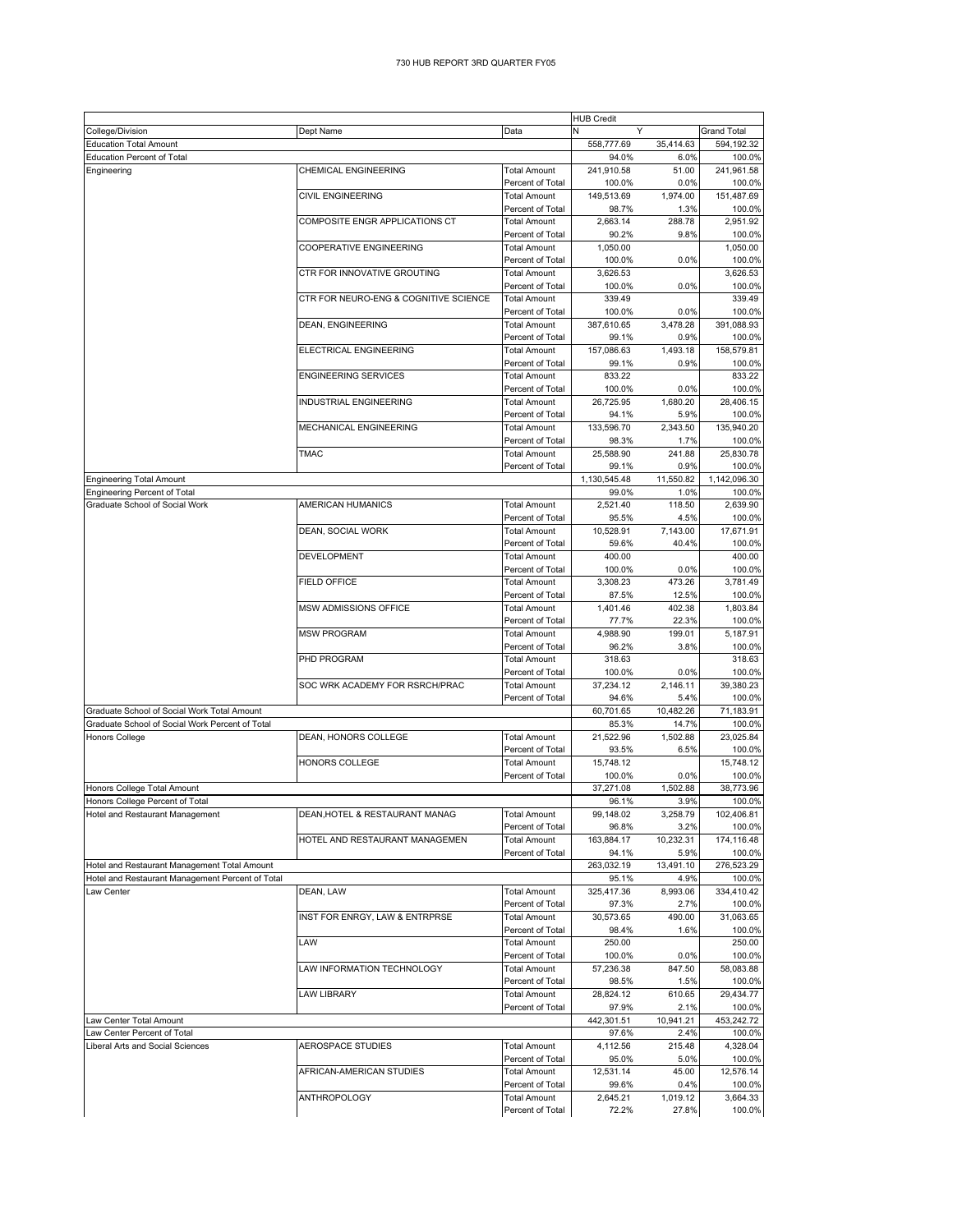|                                                   |                                   |                     | <b>HUB Credit</b> |            |                    |
|---------------------------------------------------|-----------------------------------|---------------------|-------------------|------------|--------------------|
| College/Division                                  | Dept Name                         | Data                | N<br>Y            |            | <b>Grand Total</b> |
| Liberal Arts and Social Sciences                  | <b>ART</b>                        | <b>Total Amount</b> | 34,725.63         | 3,781.37   | 38,507.00          |
|                                                   |                                   | Percent of Total    | 90.2%             | 9.8%       | 100.0%             |
|                                                   | <b>ARTE PUBLICO</b>               | <b>Total Amount</b> | 160,963.66        | 1,269.94   | 162,233.60         |
|                                                   |                                   | Percent of Total    | 99.2%             | 0.8%       | 100.0%             |
|                                                   | <b>BAND</b>                       | <b>Total Amount</b> | 8,743.02          |            | 8,743.02           |
|                                                   |                                   | Percent of Total    | 100.0%            | 0.0%       | 100.0%             |
|                                                   | <b>BLAFFER GALLERY</b>            | <b>Total Amount</b> | 47,318.64         | 2.460.96   | 49.779.60          |
|                                                   |                                   | Percent of Total    | 95.1%             | 4.9%       | 100.0%             |
|                                                   | CENTER FOR PUBLIC POLICY          | <b>Total Amount</b> | 4,248.28          | 94.72      | 4,343.00           |
|                                                   |                                   | Percent of Total    | 97.8%             | 2.2%       | 100.0%             |
|                                                   | COMMUNICATION                     | <b>Total Amount</b> | 73,282.99         | 39,993.61  | 113,276.60         |
|                                                   |                                   | Percent of Total    | 64.7%             | 35.3%      | 100.0%             |
|                                                   | COMMUNICATIONS DISORDERS          | <b>Total Amount</b> | 21,959.43         | 833.12     | 22,792.55          |
|                                                   |                                   | Percent of Total    | 96.3%             | 3.7%       | 100.0%             |
|                                                   | DEAN, LIBERAL ARTS & SOC SCI      | <b>Total Amount</b> | 32,180.61         | 4,012.55   | 36,193.16          |
|                                                   |                                   | Percent of Total    | 88.9%             | 11.1%      | 100.0%             |
|                                                   | <b>ECONOMICS</b>                  | <b>Total Amount</b> | 54,275.08         | 5,694.92   | 59,970.00          |
|                                                   |                                   | Percent of Total    | 90.5%             | 9.5%       | 100.0%             |
|                                                   | <b>ENGLISH</b>                    | <b>Total Amount</b> | 46,042.15         | 8,304.00   | 54,346.15          |
|                                                   |                                   | Percent of Total    | 84.7%             | 15.3%      | 100.0%             |
|                                                   | HISTORY                           | <b>Total Amount</b> | 50,939.82         |            | 50,939.82          |
|                                                   |                                   | Percent of Total    | 100.0%            | 0.0%       | 100.0%             |
|                                                   | INTERNATIONAL TELECOM RES INST    | <b>Total Amount</b> | 636.50            |            | 636.50             |
|                                                   |                                   | Percent of Total    | 100.0%            | 0.0%       | 100.0%             |
|                                                   | MEXICAN-AMERICAN STUDIES          | <b>Total Amount</b> | 14.658.36         | 69.98      | 14.728.34          |
|                                                   |                                   | Percent of Total    | 99.5%             | 0.5%       | 100.0%             |
|                                                   | MILITARY SCIENCE                  | <b>Total Amount</b> | 1,623.55          |            | 1.623.55           |
|                                                   |                                   | Percent of Total    | 100.0%            | 0.0%       | 100.0%             |
|                                                   | MODERN AND CLASSICAL LANGUAGES    | <b>Total Amount</b> | 33.764.23         | 2,389.43   | 36,153.66          |
|                                                   |                                   | Percent of Total    | 93.4%             | 6.6%       | 100.0%             |
|                                                   | <b>MUSIC</b>                      | <b>Total Amount</b> | 127,410.40        | 205.17     | 127,615.57         |
|                                                   |                                   | Percent of Total    | 99.8%             | 0.2%       | 100.0%             |
|                                                   | PHILOSOPHY                        | <b>Total Amount</b> | 6,886.57          |            | 6,886.57           |
|                                                   |                                   | Percent of Total    | 100.0%            | 0.0%       | 100.0%             |
|                                                   | POLITICAL SCIENCE                 | <b>Total Amount</b> | 11,459.02         | 3,123.53   | 14,582.55          |
|                                                   |                                   | Percent of Total    | 78.6%             | 21.4%      | 100.0%             |
|                                                   | PSYCHOLOGY                        | <b>Total Amount</b> | 299,794.85        | 886.24     | 300,681.09         |
|                                                   |                                   | Percent of Total    | 99.7%             | 0.3%       | 100.0%             |
|                                                   | RELIGIOUS STUDIES                 | <b>Total Amount</b> | 101.71            |            | 101.71             |
|                                                   |                                   | Percent of Total    | 100.0%            | 0.0%       | 100.0%             |
|                                                   | SOCIOLOGY                         | <b>Total Amount</b> | 5,833.28          | 4,560.45   | 10,393.73          |
|                                                   |                                   | Percent of Total    | 56.1%             | 43.9%      | 100.0%             |
|                                                   | THEATRE                           | <b>Total Amount</b> | 33,043.43         | 797.73     | 33,841.16          |
|                                                   |                                   | Percent of Total    | 97.6%             | 2.4%       | 100.0%             |
|                                                   | WOMEN'S STUDIES PROGRAM           | <b>Total Amount</b> | 19,729.48         |            | 19,729.48          |
|                                                   |                                   | Percent of Total    | 100.0%            | 0.0%       | 100.0%             |
|                                                   | <b>WRITING CENTER</b>             | <b>Total Amount</b> | 5,388.74          | 1,130.02   | 6,518.76           |
|                                                   |                                   | Percent of Total    | 82.7%             | 17.3%      | 100.0%             |
| Liberal Arts and Social Sciences Total Amount     |                                   |                     | 1,114,298.34      | 80,887.34  | 1,195,185.68       |
| Liberal Arts and Social Sciences Percent of Total |                                   |                     | 93.2%             | 6.8%       | 100.0%             |
| Library                                           | UNIVERSITY LIBRARIES              | <b>Total Amount</b> | 1,523,249.78      | 162,807.47 | 1,686,057.25       |
|                                                   |                                   | Percent of Total    | 90.3%             | 9.7%       | 100.0%             |
| Library Total Amount                              |                                   |                     | 1,523,249.78      | 162,807.47 | 1,686,057.25       |
| Library Percent of Total                          |                                   |                     | 90.3%             | 9.7%       | 100.0%             |
| Natural Science and Mathematics                   | BIOCHEM & BIOPHYS SCIENCE-OLD     | <b>Total Amount</b> | 3,863.12          |            | 3,863.12           |
|                                                   |                                   | Percent of Total    | 100.0%            | 0.0%       | 100.0%             |
|                                                   | <b>BIOLOGY &amp; BIOCHEMISTRY</b> | <b>Total Amount</b> | 560,785.67        | 633.25     | 561,418.92         |
|                                                   |                                   | Percent of Total    | 99.9%             | 0.1%       | 100.0%             |
|                                                   | CHEMISTRY                         | Total Amount        | 254,714.35        |            | 254,714.35         |
|                                                   |                                   | Percent of Total    | 100.0%            | 0.0%       | 100.0%             |
|                                                   | COMPUTER SCIENCE                  | <b>Total Amount</b> | 103,059.47        | 4,606.75   | 107,666.22         |
|                                                   |                                   | Percent of Total    | 95.7%             | 4.3%       | 100.0%             |
|                                                   | DEAN, NATURAL SCIENCE & MATHE     | Total Amount        | 102,096.53        | 6,865.90   | 108,962.43         |
|                                                   |                                   | Percent of Total    | 93.7%             | 6.3%       | 100.0%             |
|                                                   | <b>GEOLOGY</b>                    | <b>Total Amount</b> | 142,723.16        | 800.03     | 143,523.19         |
|                                                   |                                   | Percent of Total    | 99.4%             | 0.6%       | 100.0%             |
|                                                   | <b>IMAQS</b>                      | <b>Total Amount</b> | 79,670.30         | 447.75     | 80,118.05          |
|                                                   |                                   | Percent of Total    | 99.4%             | 0.6%       | 100.0%             |
|                                                   | INST FOR THEORETICAL & ENG SCI    | <b>Total Amount</b> | 2,288.27          |            | 2,288.27           |
|                                                   |                                   | Percent of Total    | 100.0%            | 0.0%       | 100.0%             |
|                                                   | INSTITUTE FOR MOLECULAR DESIGN    | <b>Total Amount</b> | 3,318.02          |            | 3,318.02           |
|                                                   |                                   | Percent of Total    | 100.0%            | 0.0%       | 100.0%             |
|                                                   | <b>MATHEMATICS</b>                | Total Amount        | 137,555.18        | 11,282.42  | 148,837.60         |
|                                                   |                                   | Percent of Total    | 92.4%             | 7.6%       | 100.0%             |
|                                                   | <b>PHYSICS</b>                    | Total Amount        | 127,610.75        | 701.64     | 128,312.39         |
|                                                   |                                   | Percent of Total    | 99.5%             | 0.5%       | 100.0%             |
|                                                   |                                   |                     |                   |            |                    |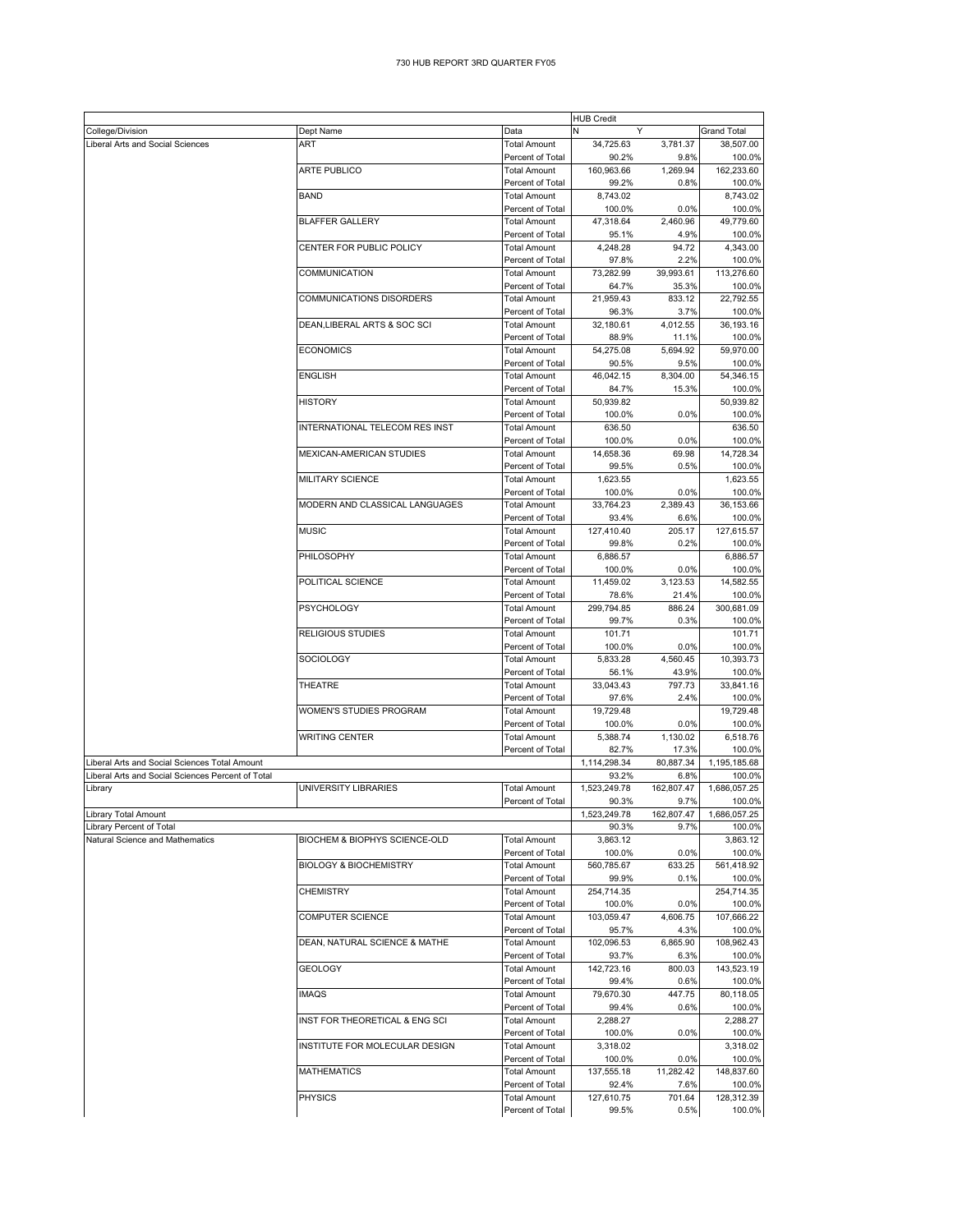|                                                  |                                           |                     | <b>HUB Credit</b> |           |                     |
|--------------------------------------------------|-------------------------------------------|---------------------|-------------------|-----------|---------------------|
| College/Division                                 | Dept Name                                 | Data                | Y                 |           | <b>Grand Total</b>  |
| Natural Science and Mathematics                  | <b>CAGE INSTITUTE</b>                     | <b>Total Amount</b> | 169.91            |           | 169.91              |
|                                                  |                                           | Percent of Total    | 100.0%            | 0.0%      | 100.0%              |
| Natural Science and Mathematics Total Amount     |                                           |                     | 1,517,854.73      | 25,337.74 | 1,543,192.47        |
| Natural Science and Mathematics Percent of Total |                                           |                     | 98.4%             | 1.6%      | 100.0%              |
| Optometry                                        | DEAN, OPTOMETRY                           | <b>Total Amount</b> | 285,560.54        | 16,159.29 | 301,719.83          |
|                                                  |                                           | Percent of Total    | 94.6%             | 5.4%      |                     |
|                                                  | OPT VISION SCIENCES                       | <b>Total Amount</b> | 89,727.41         |           | 100.0%<br>89.727.41 |
|                                                  |                                           |                     |                   |           |                     |
|                                                  |                                           | Percent of Total    | 100.0%            | 0.0%      | 100.0%              |
|                                                  | OPTOMETRY CLINIC                          | <b>Total Amount</b> | 104,867.09        | 5,678.09  | 110,545.18          |
|                                                  |                                           | Percent of Total    | 94.9%             | 5.1%      | 100.0%              |
| <b>Optometry Total Amount</b>                    |                                           |                     | 480,155.04        | 21,837.38 | 501,992.42          |
| Optometry Percent of Total                       |                                           |                     | 95.6%             | 4.4%      | 100.0%              |
| Pharmacy                                         | <b>CLINICAL PHARMACY &amp; ADMINISTRA</b> | <b>Total Amount</b> | 55,601.99         | 248.70    | 55,850.69           |
|                                                  |                                           | Percent of Total    | 99.6%             | 0.4%      | 100.0%              |
|                                                  | DEAN, PHARMACY                            | <b>Total Amount</b> | 243,828.22        | 509.13    | 244,337.35          |
|                                                  |                                           | Percent of Total    | 99.8%             | 0.2%      | 100.0%              |
|                                                  | INSTITUTE FOR DRUG EDUCATION              | <b>Total Amount</b> | 3,078.14          |           | 3,078.14            |
|                                                  |                                           | Percent of Total    | 100.0%            | 0.0%      | 100.0%              |
|                                                  | PHARMACOLOGICAL & PHARMACEUTIC            | <b>Total Amount</b> | 142,707.25        |           | 142,707.25          |
|                                                  |                                           | Percent of Total    | 100.0%            | 0.0%      | 100.0%              |
|                                                  |                                           |                     |                   |           |                     |
| Pharmacy Total Amount                            |                                           |                     | 445,215.60        | 757.83    | 445,973.43          |
| Pharmacy Percent of Total                        |                                           |                     | 99.8%             | 0.2%      | 100.0%              |
| President                                        | AFFIRMATIVE ACTION                        | <b>Total Amount</b> | 1,108.21          | 796.19    | 1,904.40            |
|                                                  |                                           | Percent of Total    | 58.2%             | 41.8%     | 100.0%              |
|                                                  | CONTRACTS ADMINISTRATION                  | <b>Total Amount</b> | 268.62            | 4,353.78  | 4,622.40            |
|                                                  |                                           | Percent of Total    | 5.8%              | 94.2%     | 100.0%              |
|                                                  | <b>INTERCOLLEGIATE ATHLETICS</b>          | <b>Total Amount</b> | 475,458.20        | 14,350.62 | 489,808.82          |
|                                                  |                                           | Percent of Total    | 97.1%             | 2.9%      | 100.0%              |
|                                                  | OFFICE OF SPECIAL EVENTS                  | <b>Total Amount</b> | 55,023.50         | 5,679.19  | 60,702.69           |
|                                                  |                                           | Percent of Total    | 90.6%             | 9.4%      | 100.0%              |
|                                                  | <b>PRESIDENT</b>                          | <b>Total Amount</b> | 24,226.22         | 2.823.23  | 27,049.45           |
|                                                  |                                           | Percent of Total    | 89.6%             | 10.4%     | 100.0%              |
|                                                  | <b>STAFF COUNCIL</b>                      | <b>Total Amount</b> | 612.50            |           | 612.50              |
|                                                  |                                           | Percent of Total    | 100.0%            | 0.0%      | 100.0%              |
|                                                  |                                           |                     |                   |           |                     |
| <b>President Total Amount</b>                    |                                           |                     | 556,697.25        | 28,003.01 | 584,700.26          |
| President Percent of Total                       |                                           |                     | 95.2%             | 4.8%      | 100.0%              |
| Research                                         | ALLIED GEOPHYSICAL LABORATORIE            | <b>Total Amount</b> | 10,020.22         |           | 10,020.22           |
|                                                  |                                           | Percent of Total    | 100.0%            | 0.0%      | 100.0%              |
|                                                  | ANIMAL CARE OPERATIONS                    | <b>Total Amount</b> | 35,703.70         | 6,405.60  | 42,109.30           |
|                                                  |                                           | Percent of Total    | 84.8%             | 15.2%     | 100.0%              |
|                                                  | ENVIRONMENTAL INSTIT-HOUSTON              | <b>Total Amount</b> | 8,836.06          |           | 8,836.06            |
|                                                  |                                           | Percent of Total    | 100.0%            | 0.0%      | 100.0%              |
|                                                  | <b>GRANTS AND CONTRACTS</b>               | <b>Total Amount</b> | 37,494.12         | 318.47    | 37,812.59           |
|                                                  |                                           | Percent of Total    | 99.2%             | 0.8%      | 100.0%              |
|                                                  | <b>HOUSTON COASTAL CENTER</b>             | <b>Total Amount</b> | 1,493.12          |           | 1,493.12            |
|                                                  |                                           | Percent of Total    | 100.0%            | 0.0%      | 100.0%              |
|                                                  | INSTITUTE FOR SPACE SYSTEMS               | <b>Total Amount</b> | 157.69            | 109.00    | 266.69              |
|                                                  |                                           | Percent of Total    | 59.1%             | 40.9%     | 100.0%              |
|                                                  | MAT. RES. SCI & ENGR. CTR                 | <b>Total Amount</b> |                   |           |                     |
|                                                  |                                           |                     | 14,655.55         |           | 14,655.55           |
|                                                  |                                           | Percent of Total    | 100.0%            | 0.0%      | 100.0%              |
|                                                  | OFFICE OF TECHNOLOGY MANAGEMEN            | <b>Total Amount</b> | 18,688.77         | 238.44    | 18,927.21           |
|                                                  |                                           | Percent of Total    | 98.7%             | 1.3%      | 100.0%              |
|                                                  | <b>RESEARCH</b>                           | l otal Amount       | 141,838.33        | 5,307.57  | 147,145.90          |
|                                                  |                                           | Percent of Total    | 96.4%             | 3.6%      | 100.0%              |
|                                                  | RESEARCH FINANCIAL SERVICES               | <b>Total Amount</b> | 3,410.35          | 1,068.39  | 4,478.74            |
|                                                  |                                           | Percent of Total    | 76.1%             | 23.9%     | 100.0%              |
|                                                  | <b>RESEARCH INFORMATION CENTER</b>        | <b>Total Amount</b> | 25,587.27         | 11,960.57 | 37,547.84           |
|                                                  |                                           | Percent of Total    | 68.1%             | 31.9%     | 100.0%              |
|                                                  | RESEARCH POLICIES/COMP/COMMITT            | <b>Total Amount</b> | 894.39            | 416.91    | 1,311.30            |
|                                                  |                                           | Percent of Total    | 68.2%             | 31.8%     | 100.0%              |
|                                                  | SPACE VACUUM EPITAXY CENTER               | Total Amount        | 13,681.33         |           | 13,681.33           |
|                                                  |                                           | Percent of Total    | 100.0%            | 0.0%      | 100.0%              |
|                                                  | SUPER CONDUCT & ADV MATERIALS             | <b>Total Amount</b> | 212,244.68        | 11,882.80 | 224,127.48          |
|                                                  |                                           | Percent of Total    | 94.7%             | 5.3%      | 100.0%              |
|                                                  | <b>TIMES</b>                              | Total Amount        | 98,842.02         | 1,512.09  | 100,354.11          |
|                                                  |                                           | Percent of Total    | 98.5%             | 1.5%      | 100.0%              |
|                                                  | TX LEARNING/COMPUTATIONAL CTR             | <b>Total Amount</b> | 446,638.65        | 15,456.02 | 462,094.67          |
|                                                  |                                           |                     |                   |           |                     |
|                                                  |                                           | Percent of Total    | 96.7%             | 3.3%      | 100.0%              |
| Research Total Amount                            |                                           |                     | 1,070,186.25      | 54,675.86 | 1,124,862.11        |
| Research Percent of Total                        |                                           |                     | 95.1%             | 4.9%      | 100.0%              |
| <b>Student Affairs</b>                           | <b>CAMPUS ACTIVITIES</b>                  | <b>Total Amount</b> | 90,565.86         | 2,539.94  | 93,105.80           |
|                                                  |                                           | Percent of Total    | 97.3%             | 2.7%      | 100.0%              |
|                                                  | CENTER FOR STUDENTS W/DISABILI            | <b>Total Amount</b> | 118,057.37        | 9,119.10  | 127, 176.47         |
|                                                  |                                           | Percent of Total    | 92.8%             | 7.2%      | 100.0%              |
|                                                  | CHILD CARE CENTER                         | <b>Total Amount</b> | 35,747.38         | 2,067.54  | 37,814.92           |
|                                                  |                                           | Percent of Total    | 94.5%             | 5.5%      | 100.0%              |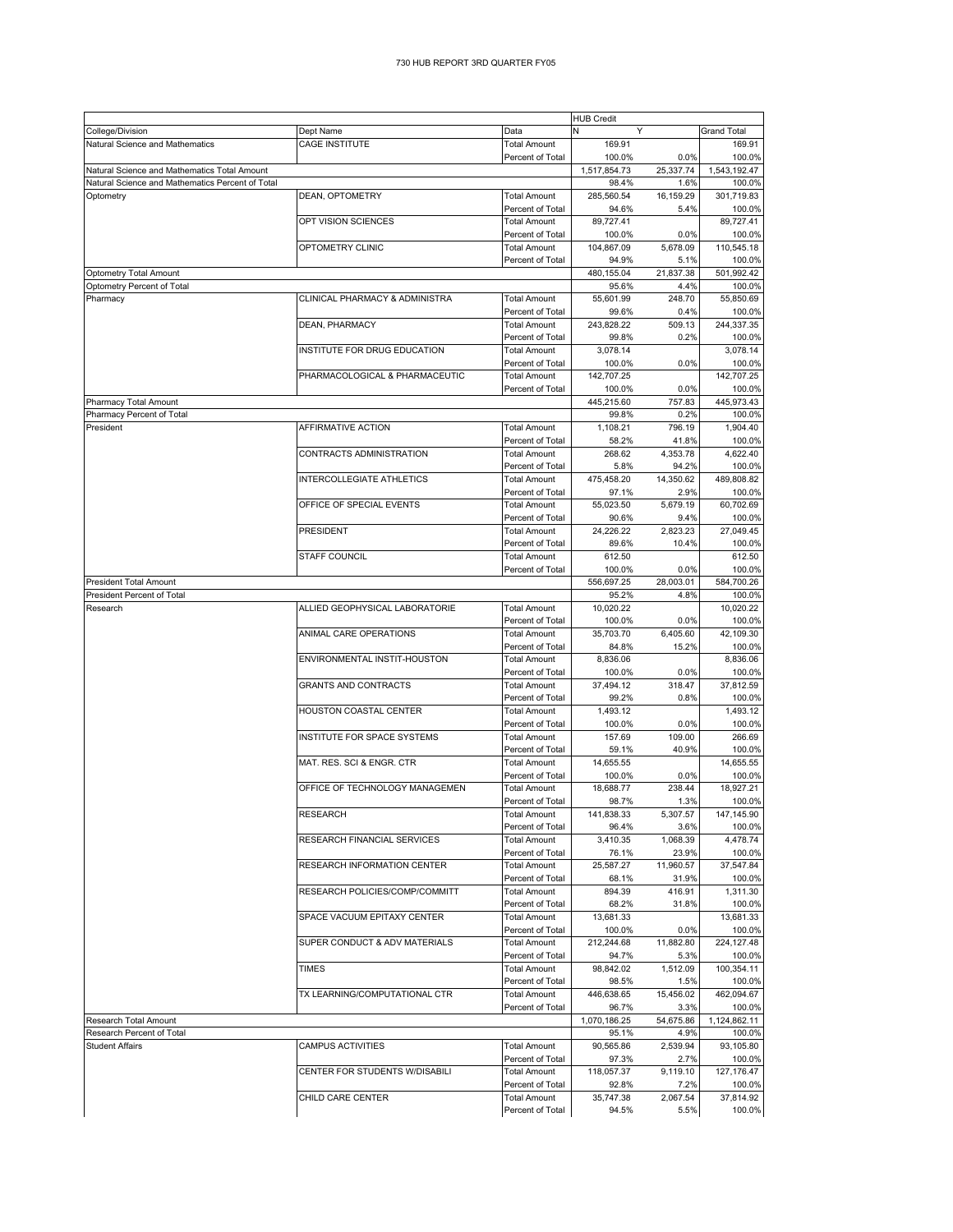## 730 HUB REPORT 3RD QUARTER FY05

|                                                                                |                                         |                                         | <b>HUB Credit</b>     |                    |                                |
|--------------------------------------------------------------------------------|-----------------------------------------|-----------------------------------------|-----------------------|--------------------|--------------------------------|
| College/Division                                                               | Dept Name                               | Data                                    | N<br>Y                |                    | <b>Grand Total</b>             |
| <b>Student Affairs</b>                                                         | COUNSELING AND PSYCH SVCS               | <b>Total Amount</b>                     | 10,054.12             | 296.00             | 10,350.12                      |
|                                                                                |                                         | Percent of Total                        | 97.1%                 | 2.9%               | 100.0%                         |
|                                                                                | <b>CULLEN PERFORMANCE HALL</b>          | <b>Total Amount</b>                     | 18,472.28             | 722.80             | 19,195.08                      |
|                                                                                |                                         | Percent of Total                        | 96.2%                 | 3.8%               | 100.0%                         |
|                                                                                | <b>DEAN OF STUDENTS</b>                 | <b>Total Amount</b>                     | 7,440.19              | 2,110.24           | 9,550.43                       |
|                                                                                |                                         | Percent of Total                        | 77.9%                 | 22.1%              | 100.0%                         |
|                                                                                | INT'L STUDENT & SCHOLAR SERVIC          | <b>Total Amount</b>                     | 19,492.53             | 92.15              | 19,584.68                      |
|                                                                                |                                         | Percent of Total                        | 99.5%                 | 0.5%               | 100.0%                         |
|                                                                                | INTRAMURALS & RECREATION                | <b>Total Amount</b>                     | 45,490.43             | 13,941.27          | 59,431.70                      |
|                                                                                |                                         | Percent of Total                        | 76.5%                 | 23.5%              | 100.0%                         |
|                                                                                | LEARNING AND ASSESSMENT SVCS            | <b>Total Amount</b>                     | 639.66                |                    | 639.66                         |
|                                                                                |                                         | Percent of Total                        | 100.0%                | 0.0%               | 100.0%                         |
|                                                                                | LEARNING SUPPORT SERVICES               | <b>Total Amount</b>                     | 11,526.61             | 317.49             | 11,844.10                      |
|                                                                                |                                         | Percent of Total                        | 97.3%                 | 2.7%               | 100.0%                         |
|                                                                                | <b>RELIGION CENTER</b>                  | <b>Total Amount</b>                     | 3,253.96              | 142.56             | 3,396.52                       |
|                                                                                |                                         | Percent of Total                        | 95.8%                 | 4.2%               | 100.0%                         |
|                                                                                | RESIDENTIAL LIFE & HOUSING              | <b>Total Amount</b>                     | 1,888,006.55          | 119,033.48         | 2,007,040.03                   |
|                                                                                |                                         | Percent of Total                        | 94.1%                 | 5.9%               | 100.0%                         |
|                                                                                | <b>STUDENT AFFAIRS</b>                  | <b>Total Amount</b>                     | 12,090.64             | 2,100.04           | 14,190.68                      |
|                                                                                |                                         | Percent of Total                        | 85.2%                 | 14.8%              | 100.0%                         |
|                                                                                | STUDENT HEALTH CENTER                   | <b>Total Amount</b>                     | 61,063.84             | 1,773.20           | 62,837.04                      |
|                                                                                |                                         | Percent of Total                        | 97.2%                 | 2.8%               | 100.0%                         |
|                                                                                | STUDENT PHARMACY                        | <b>Total Amount</b>                     | 5,184.69              |                    | 5,184.69                       |
|                                                                                |                                         | Percent of Total                        | 100.0%                | 0.0%               | 100.0%                         |
|                                                                                | STUDENT PUBLICATIONS                    | <b>Total Amount</b>                     | 46,883.14             | 455.48             | 47,338.62                      |
|                                                                                |                                         | Percent of Total                        | 99.0%                 | 1.0%               | 100.0%                         |
|                                                                                | UNIVERSITY CAREER SERVICES              | <b>Total Amount</b>                     | 6,928.50              | 1,794.52           | 8,723.02                       |
|                                                                                |                                         | Percent of Total                        | 79.4%                 | 20.6%              | 100.0%                         |
|                                                                                | UNIVERSITY CENTER                       | <b>Total Amount</b>                     | 130,834.74            | 7.531.01           | 138,365.75                     |
|                                                                                |                                         | Percent of Total                        | 94.6%                 | 5.4%               | 100.0%                         |
|                                                                                | UNIVERSITY TESTING SERVICES             | <b>Total Amount</b>                     | 38,984.98             | 879.93             | 39,864.91                      |
|                                                                                |                                         | Percent of Total                        | 97.8%                 | 2.2%               | 100.0%                         |
|                                                                                | <b>VETERAN SERVICES</b>                 | <b>Total Amount</b>                     | 9,615.24              |                    | 9,615.24                       |
|                                                                                |                                         | Percent of Total                        | 100.0%                | 0.0%               | 100.0%                         |
| Student Affairs Total Amount                                                   |                                         |                                         | 2,560,332.71          | 164,916.75         | 2,725,249.46                   |
| Student Affairs Percent of Total                                               |                                         |                                         | 93.9%                 | 6.1%               | 100.0%                         |
| Technology                                                                     | CENTER FOR TECHNOLOGY LITERACY          | <b>Total Amount</b>                     | 72,700.58             |                    | 72,700.58                      |
|                                                                                |                                         | Percent of Total                        | 100.0%                | 0.0%               | 100.0%                         |
|                                                                                | DEAN, TECHNOLOGY                        | <b>Total Amount</b>                     | 174,090.91            | 11,215.80          | 185,306.71                     |
|                                                                                |                                         | Percent of Total                        | 93.9%                 | 6.1%               | 100.0%                         |
|                                                                                | ENGINEERING TECHNOLOGY                  | <b>Total Amount</b>                     | 65,623.27             | 451.00             | 66,074.27                      |
|                                                                                |                                         | Percent of Total                        | 99.3%                 | 0.7%               | 100.0%                         |
|                                                                                | HUMAN DEVELOP AND CONSUMER SCI          | <b>Total Amount</b>                     | 36,631.40             | 11,364.00          | 47,995.40                      |
|                                                                                |                                         | Percent of Total                        | 76.3%                 | 23.7%              | 100.0%                         |
|                                                                                | <b>INFORMATION &amp; LOGISTICS TECH</b> | <b>Total Amount</b>                     | 46,618.60             | 51,311.76          | 97,930.36                      |
|                                                                                |                                         | Percent of Total                        | 47.6%                 | 52.4%              | 100.0%                         |
| <b>Technology Total Amount</b>                                                 |                                         |                                         | 395,664.76            | 74,342.56          | 470.007.32                     |
| <b>Technology Percent of Total</b>                                             |                                         |                                         | 84.2%                 |                    |                                |
| University Advancement                                                         | ADVANCEMENT INFORMATION SVCS            |                                         |                       | 15.8%              | 100.0%                         |
|                                                                                |                                         | <b>Total Amount</b>                     | (82.75)               | 231.00             | 148.25                         |
|                                                                                |                                         | Percent of Total                        |                       | 155.8%             | 100.0%                         |
|                                                                                | <b>ANNUAL GIVING</b>                    | <b>Total Amount</b>                     | $-55.8%$<br>17,000.59 | 94.10              | 17,094.69                      |
|                                                                                |                                         | Percent of Total                        | 99.4%                 | 0.6%               | 100.0%                         |
|                                                                                | DEVELOPMENT                             | <b>Total Amount</b>                     | 30,451.74             |                    | 30,451.74                      |
|                                                                                |                                         | Percent of Total                        | 100.0%                | 0.0%               | 100.0%                         |
|                                                                                | DEVELOPMENT RESEARCH                    | <b>Total Amount</b>                     | 8,677.45              |                    | 8,677.45                       |
|                                                                                |                                         | Percent of Total                        | 100.0%                | 0.0%               | 100.0%                         |
|                                                                                | DONOR & ALUMNI RECORDS                  | <b>Total Amount</b>                     | 13,302.20             |                    | 13,302.20                      |
|                                                                                |                                         | Percent of Total                        | 100.0%                | 0.0%               |                                |
|                                                                                |                                         | <b>Total Amount</b>                     | 1,498.03              | 145.00             | 100.0%<br>1,643.03             |
|                                                                                | EXTERNAL COMMUNICATIONS                 | Percent of Total                        | 91.2%                 | 8.8%               |                                |
|                                                                                | INTERNAL COMMUNICATIONS                 | <b>Total Amount</b>                     | 10,308.56             |                    | 100.0%<br>10,308.56            |
|                                                                                |                                         | Percent of Total                        | 100.0%                | 0.0%               |                                |
|                                                                                |                                         |                                         |                       |                    | 100.0%                         |
|                                                                                | MARKETING                               | <b>Total Amount</b><br>Percent of Total | 8,315.96<br>81.3%     | 1,915.18<br>18.7%  | 10,231.14<br>100.0%            |
|                                                                                | PLANNED GIVING                          | <b>Total Amount</b>                     | 58.854.53             | 16.558.95          | 75,413.48                      |
|                                                                                |                                         | Percent of Total                        | 78.0%                 | 22.0%              | 100.0%                         |
|                                                                                | PUBLICATIONS OFFICE                     | <b>Total Amount</b>                     | 82,068.78             | 17,626.33          | 99,695.11                      |
|                                                                                |                                         | Percent of Total                        | 82.3%                 | 17.7%              | 100.0%                         |
|                                                                                | UNIVERSITY ADVANCEMENT                  | <b>Total Amount</b>                     | 77,974.36             | 7,810.25           | 85,784.61                      |
|                                                                                |                                         | Percent of Total                        | 90.9%                 | 9.1%               |                                |
|                                                                                | UNIVERSITY ADVANCEMENT SUPPORT          | <b>Total Amount</b>                     | 628.56                |                    | 100.0%<br>628.56               |
|                                                                                |                                         | Percent of Total                        | 100.0%                | 0.0%               |                                |
|                                                                                | UNIVERSITY RELATIONS                    | <b>Total Amount</b>                     | 94,769.71             | 379.61             | 95,149.32                      |
|                                                                                |                                         |                                         |                       |                    |                                |
|                                                                                |                                         | Percent of Total                        | 99.6%                 | 0.4%               | 100.0%<br>100.0%<br>448,528.14 |
| University Advancement Total Amount<br>University Advancement Percent of Total |                                         |                                         | 403,767.72<br>90.0%   | 44,760.42<br>10.0% | 100.0%                         |